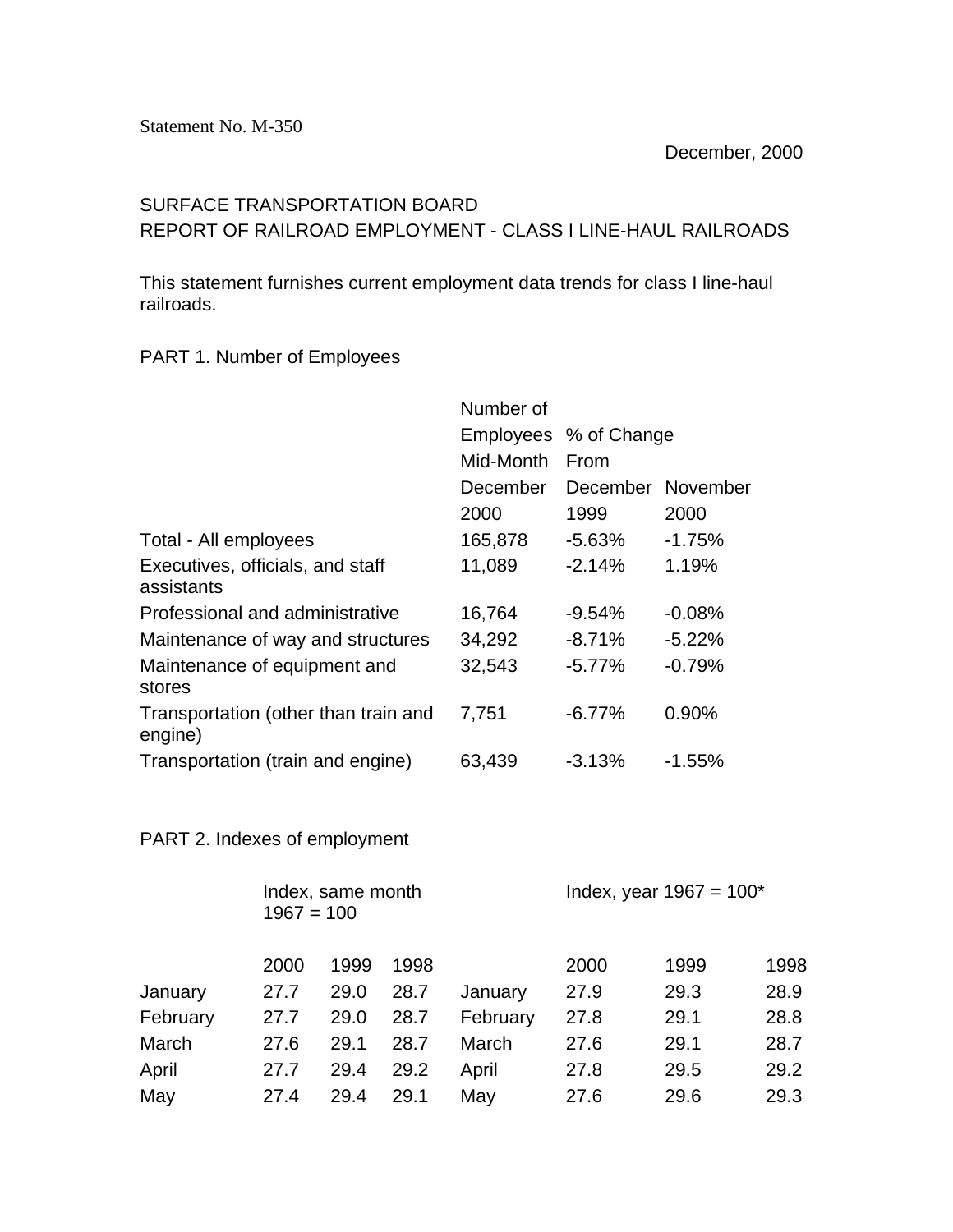| 27.0 | 29.0 | 28.5 | June     | 27.7 | 29.7           | 29.2 |
|------|------|------|----------|------|----------------|------|
| 27.0 | 29.2 | 28.5 | July     | 27.6 | 29.9           | 29.2 |
| 27.2 | 29.4 | 28.8 | August   | 27.7 | 29.9           | 29.2 |
| 27.8 | 30.3 | 29.4 |          |      | 30.1           | 29.3 |
| 28.1 | 30.6 | 30.0 | October  | 27.6 | 30.0           | 29.4 |
| 28.4 | 30.3 | 30.1 | November | 27.7 | 29.6           | 29.3 |
| 28.1 | 30.5 | 30.2 | December | 27.2 | 29.5           | 29.3 |
|      |      |      |          |      | September 27.7 |      |

 $*$  Average of 12 months, 1967 = 100

Source: Monthly Report of Number of Employees of Class I Railroads.

| <b>CARRIER</b> |        | L <sub>100</sub> | L 200 | L 300 | L 400 | L500 L600 |                     | TOTAL                                            |
|----------------|--------|------------------|-------|-------|-------|-----------|---------------------|--------------------------------------------------|
| December, 2000 |        |                  |       |       |       |           |                     |                                                  |
| <b>BNSF</b>    | 130500 | 2,227            | 4,118 | 9,445 | 8,063 |           | 1,585 14,128 39,566 |                                                  |
| <b>CSX</b>     | 121500 | 1,290            | 4,296 | 6,724 | 6,310 |           | 2,026 14,082 34,728 |                                                  |
| <b>GTW</b>     | 114900 | 109              | 208   | 374   | 272   | 108       | 631                 | 1,702                                            |
| IC             | 124100 | 185              | 394   | 679   | 579   | 190       | 945                 | 2,972                                            |
| <b>KCS</b>     | 134500 | 170              | 275   | 478   | 289   | 198       | 1,147               | 2,557                                            |
| <b>NS</b>      | 117100 | 1,851            | 3,783 | 6,689 | 6,215 |           | 2,139 12,667 33,344 |                                                  |
| <b>SOO</b>     | 137700 | 129              | 404   | 623   | 475   | 188       | 946                 | 2,765                                            |
| <b>UP</b>      | 139400 | 5,128            | 3,286 | 9,280 |       |           |                     | 10,340 1,317 18,893 48,244                       |
| <b>TOTAL</b>   |        |                  |       |       |       |           |                     | 11,089 16,764 34,292 32,543 7,751 63,439 165,878 |
| <b>NRPC</b>    | 103000 | 1,877            | 5,245 | 3,367 | 6,692 |           | 3,721 4,034         | 24.936                                           |

|         | December | December | November | % Change |          |
|---------|----------|----------|----------|----------|----------|
|         | 2000     | 1999     | 2000     | Year     | Month    |
|         |          |          |          |          |          |
| $L$ 100 | 11,089   | 11,331   | 10,959   | $-2.14%$ | 1.19%    |
| L200    | 16,764   | 18,532   | 16,778   | $-9.54%$ | $-0.08%$ |
| L 300   | 34,292   | 37,565   | 36,182   | $-8.71%$ | $-5.22%$ |
| L 400   | 32,543   | 34,535   | 32,801   | $-5.77%$ | $-0.79%$ |